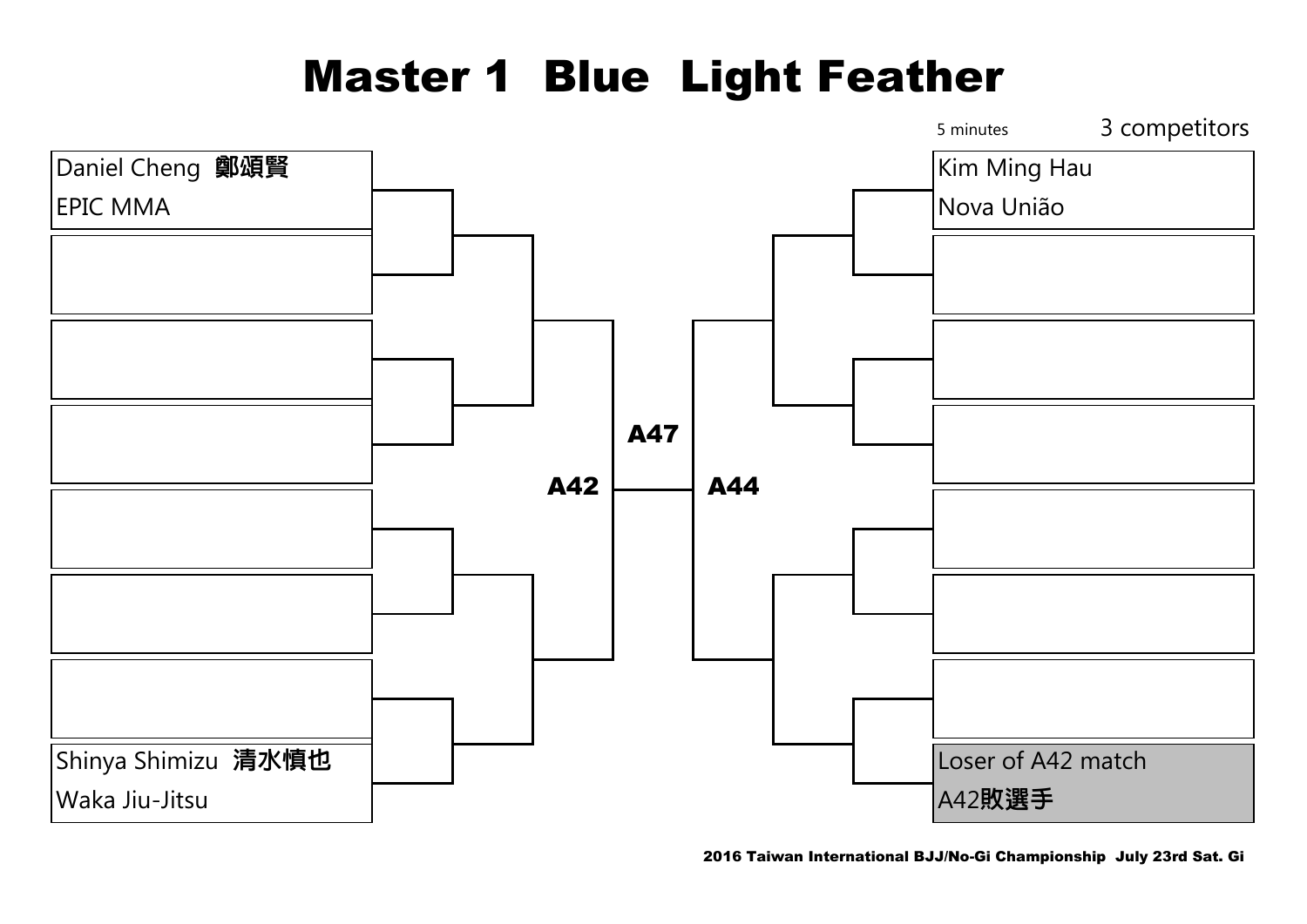# Master 1 Blue Feather

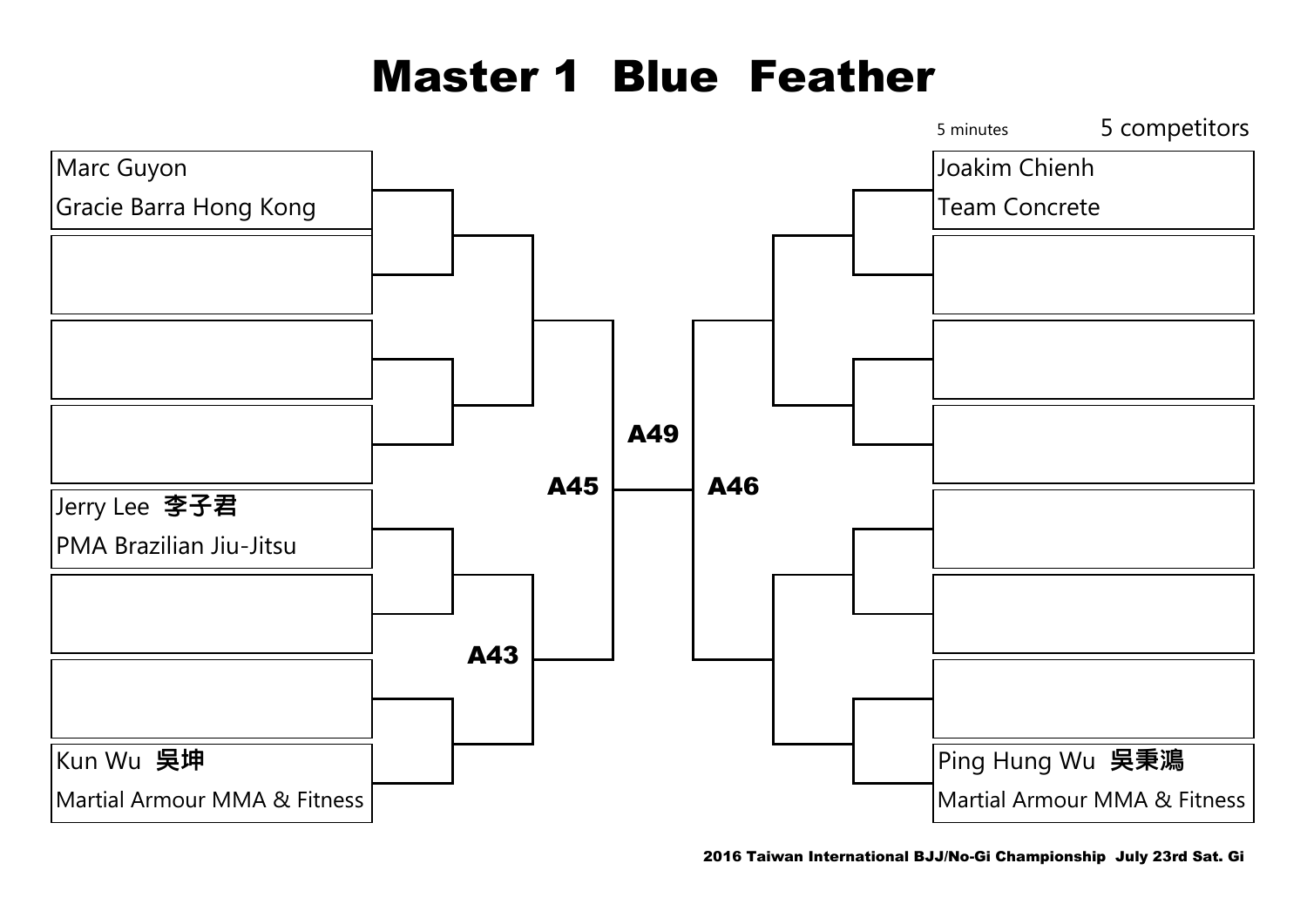# Master 1 Blue Light

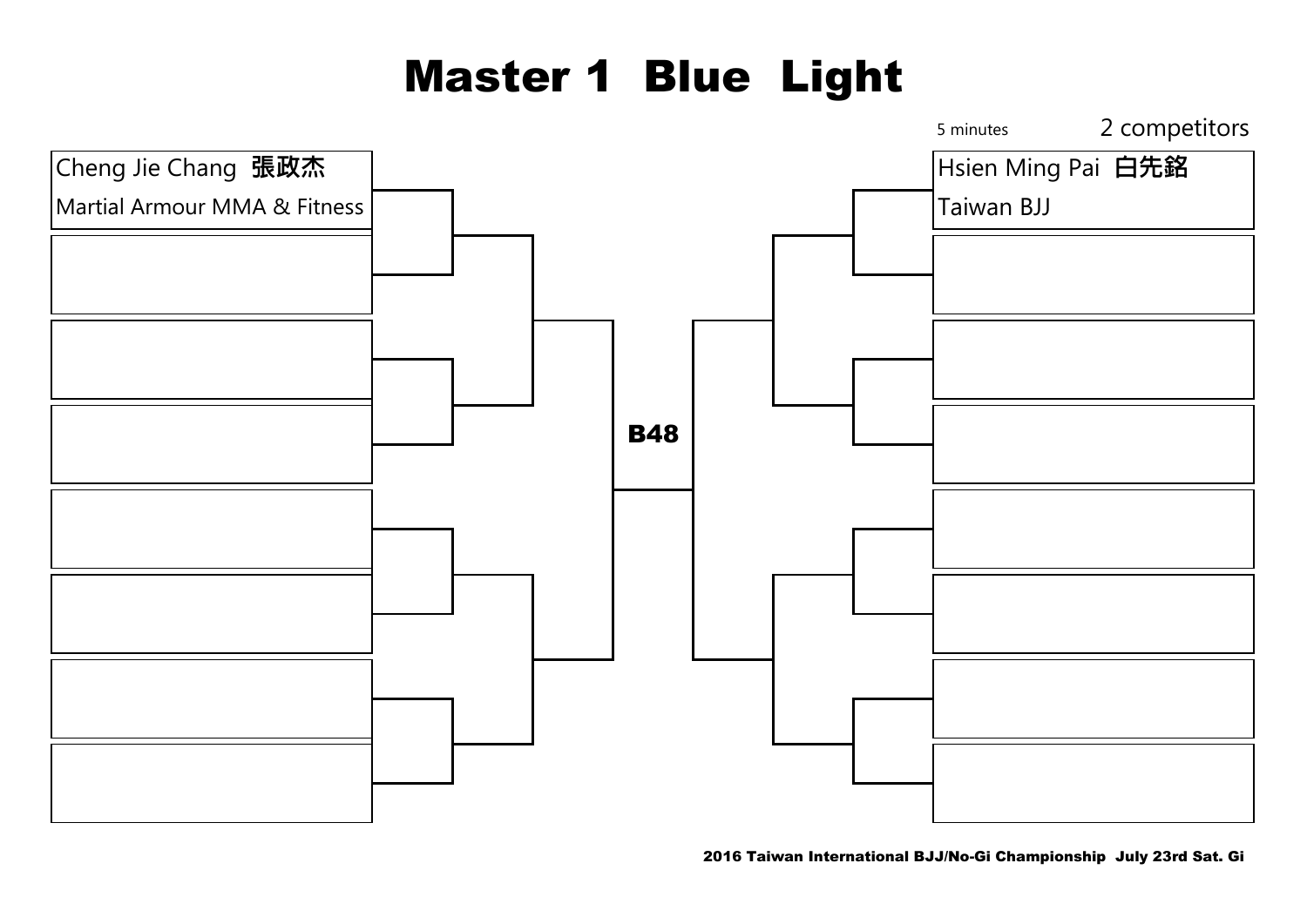# Master 1 Blue Middle